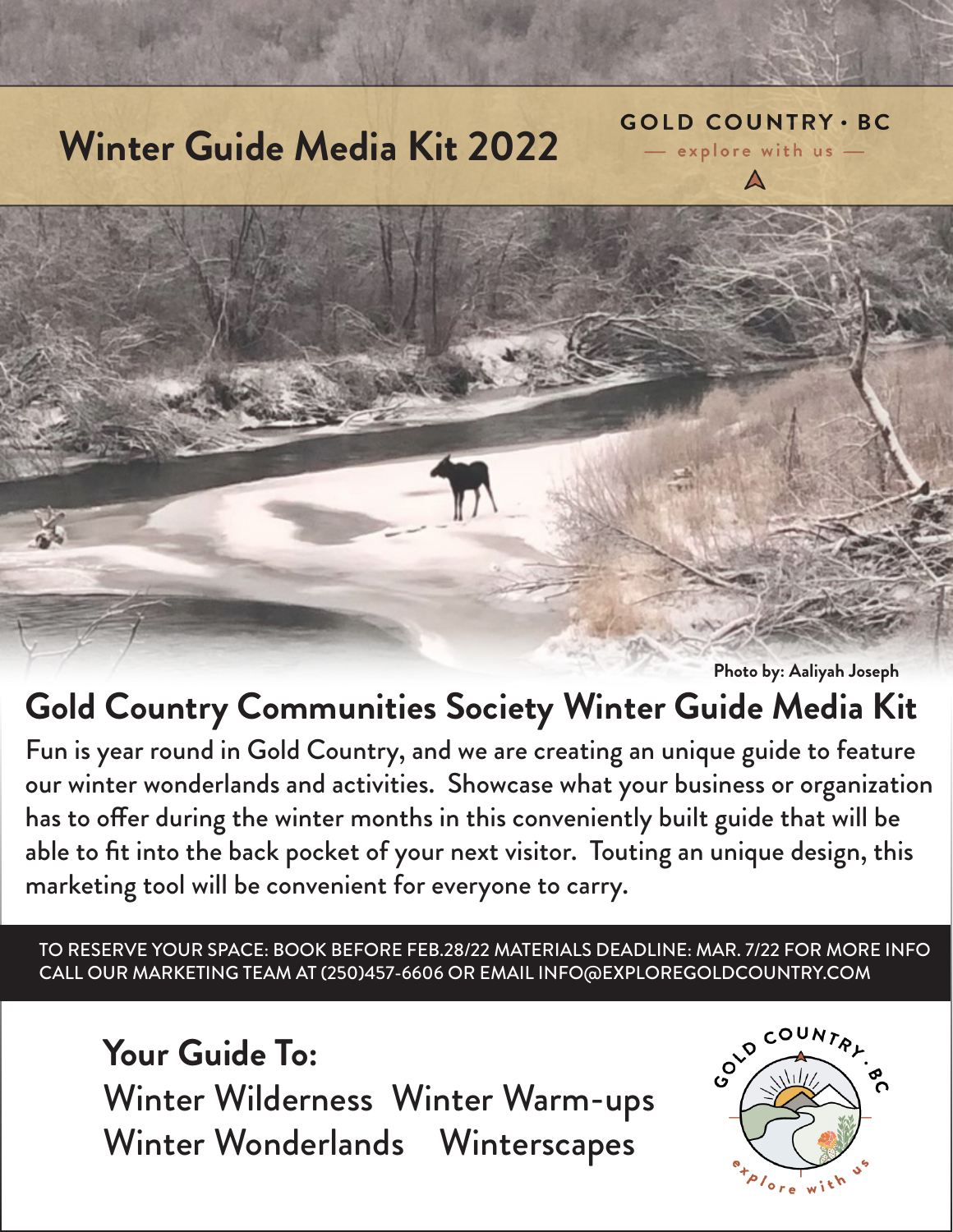## **2022 Winter Guide Media Kit** New Pocket Guide Size

1/2 size

4"w x 4.5"h







#### **Winter Guide Sheet Rates**

**1/4 \$250.00 4"w x 2.25h" 1/2 \$500.00 4"w x 4.5h" Whole \$900.00 4"w x 9h"**

**Material Specifications We accept the following Formats:**

**• cmyk, pdf or jpeg**

**• Minimum of 300 dpi.**

**\*An extra charge may apply if files do not fall within these guidelines.**

### **The Gold Country Communities Society**

Invites you to place an eye catching ad within the first edition Winter Guide for the Gold Country area. This guide will be printed and also published online getting your business, service or organization in front of eyes from around the globe. There are three convenient sizes to choose from and the ability to supply your own ad or have one created in house for your approval. Gold Country Communities Society has been connecting people and organizations for the past 31 years.

**Make sure to be included in the first ever Winter Guide To Gold Country by booking your space by Jan. 31/22. Be sure to email the purchase agreement to info@exploregoldcountry.com by Feb. 28/22, and submit your materials by Mar. 07/22.** 

 $-1/4$  size

4"w x2.25"h

Whole 4"wx9"h